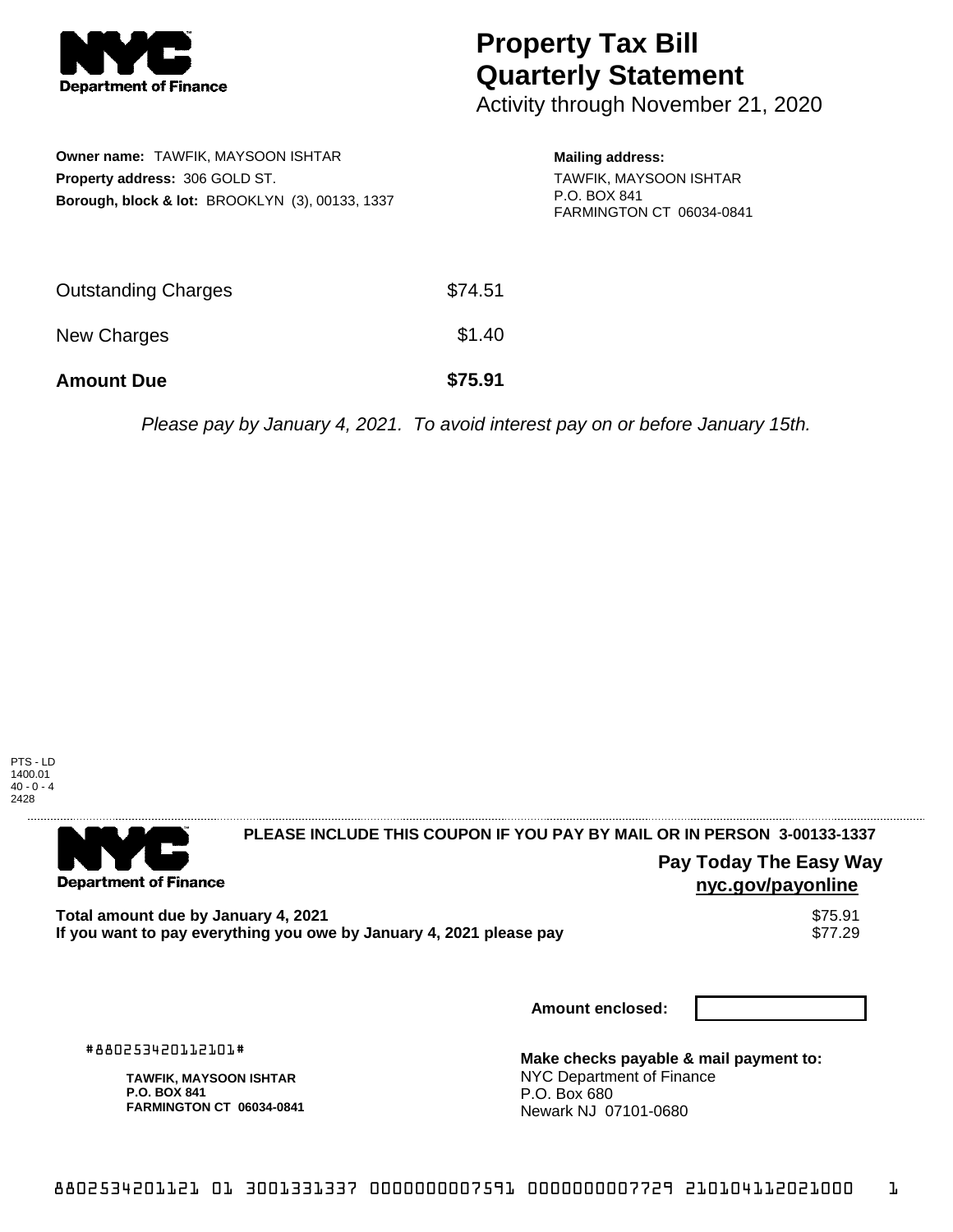

| <b>Previous Charges</b>                                                                   |                               |                 | Amount        |
|-------------------------------------------------------------------------------------------|-------------------------------|-----------------|---------------|
| Total previous charges including interest and payments                                    |                               |                 | \$74.51       |
| <b>Current Charges</b>                                                                    | <b>Activity Date Due Date</b> |                 | <b>Amount</b> |
| Finance-Property Tax                                                                      |                               | 01/01/2021      | \$0.16        |
| Metrotech BID- Chg                                                                        |                               | 01/01/2021      | \$1.24        |
| <b>Total current charges</b>                                                              |                               |                 | \$1.40        |
| <b>Tax Year Charges Remaining</b>                                                         | <b>Activity Date Due Date</b> |                 | <b>Amount</b> |
| <b>Finance-Property Tax</b>                                                               |                               | 04/01/2021      | \$0.16        |
| Metrotech BID- Chg                                                                        |                               | 04/01/2021      | \$1.22        |
| Total tax year charges remaining                                                          |                               |                 | \$1.38        |
| If you want to pay everything you owe by January 4, 2021 please pay                       | \$77.29                       |                 |               |
| How We Calculated Your Property Tax For July 1, 2020 Through June 30, 2021                |                               |                 |               |
|                                                                                           |                               | Overall         |               |
| Tax class 4 - Commercial Or Industrial                                                    |                               | <b>Tax Rate</b> |               |
| Original tax rate billed                                                                  |                               | 10.5370%        |               |
| New Tax rate                                                                              |                               | 10.6940%        |               |
| <b>Estimated Market Value \$3,294</b>                                                     |                               |                 |               |
|                                                                                           |                               |                 | <b>Taxes</b>  |
| <b>Billable Assessed Value</b>                                                            |                               | \$1,408         |               |
| 421a                                                                                      |                               | $-1,402.00$     |               |
| <b>Taxable Value</b>                                                                      |                               | \$6 x 10.6940%  |               |
| <b>Tax Before Abatements and STAR</b>                                                     |                               | \$.64           | \$.64         |
| Annual property tax                                                                       |                               |                 | \$.64         |
| Original property tax billed in June 2020                                                 |                               |                 | \$.64         |
| Please call 311 to speak to a representative to make a property tax payment by telephone. |                               |                 |               |

For information about the interest rate charged on late payments, visit nyc.gov/taxbill.

## **Home banking payment instructions:**

- 1. **Log** into your bank or online bill pay website.
- 2. **Add** the new payee: NYC DOF Property Tax. Enter your account number, which is your boro, block and lot, as it appears here: 3-00133-1337 . You may also need to enter the address for the Department of Finance. The address is P.O. Box 680, Newark NJ 07101-0680.
- 3. **Schedule** your online payment using your checking or savings account.

## **Did Your Mailing Address Change?** If so, please visit us at **nyc.gov/changemailingaddress** or call **311.**

When you provide a check as payment, you authorize us either to use information from your check to make a one-time electronic fund transfer from your account or to process the payment as a check transaction.